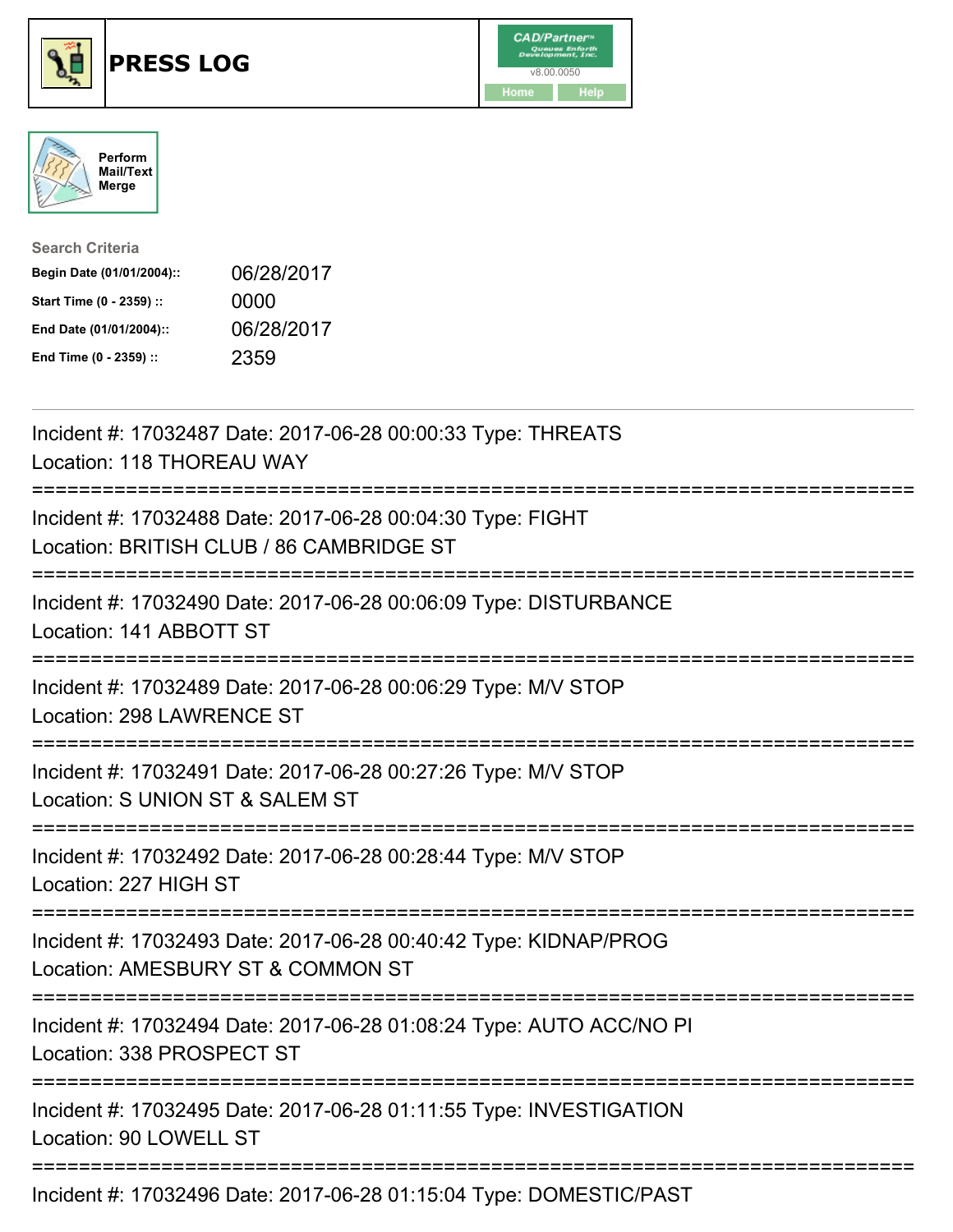Location: 18 WINTHROP AVE

=========================================================================== Incident #: 17032497 Date: 2017-06-28 01:32:22 Type: M/V STOP Location: BROADWAY & VALLEY ST =========================================================================== Incident #: 17032498 Date: 2017-06-28 01:41:11 Type: UNKNOWN PROB Location: 169 WEST ST FL 3 =========================================================================== Incident #: 17032500 Date: 2017-06-28 01:42:02 Type: M/V STOP Location: NEWTON ST & SALEM ST =========================================================================== Incident #: 17032499 Date: 2017-06-28 01:42:14 Type: UNKNOWN PROB Location: 14 WOOD LN =========================================================================== Incident #: 17032501 Date: 2017-06-28 01:53:41 Type: MAN DOWN Location: AMESBURY ST & COMMON ST =========================================================================== Incident #: 17032502 Date: 2017-06-28 02:03:30 Type: UNKNOWN PROB Location: 118 THOREAU WAY #628 =========================================================================== Incident #: 17032503 Date: 2017-06-28 02:09:09 Type: TOW/REPOSSED Location: 22 CHARDON ST =========================================================================== Incident #: 17032504 Date: 2017-06-28 02:14:00 Type: KEEP PEACE Location: 14 WOOD LN =========================================================================== Incident #: 17032505 Date: 2017-06-28 02:18:34 Type: M/V STOP Location: NIGHTINGALE CT & WATER ST =========================================================================== Incident #: 17032506 Date: 2017-06-28 02:41:45 Type: NOISE ORD Location: 18 MARKET ST =========================================================================== Incident #: 17032507 Date: 2017-06-28 02:45:34 Type: M/V STOP Location: DOYLE ST & WATER ST =========================================================================== Incident #: 17032508 Date: 2017-06-28 03:21:38 Type: M/V STOP Location: ELM ST & WHITE ST =========================================================================== Incident #: 17032509 Date: 2017-06-28 03:29:16 Type: M/V STOP Location: PARK & CHELMSFORD =========================================================================== Incident #: 17032510 Date: 2017-06-28 03:38:46 Type: M/V STOP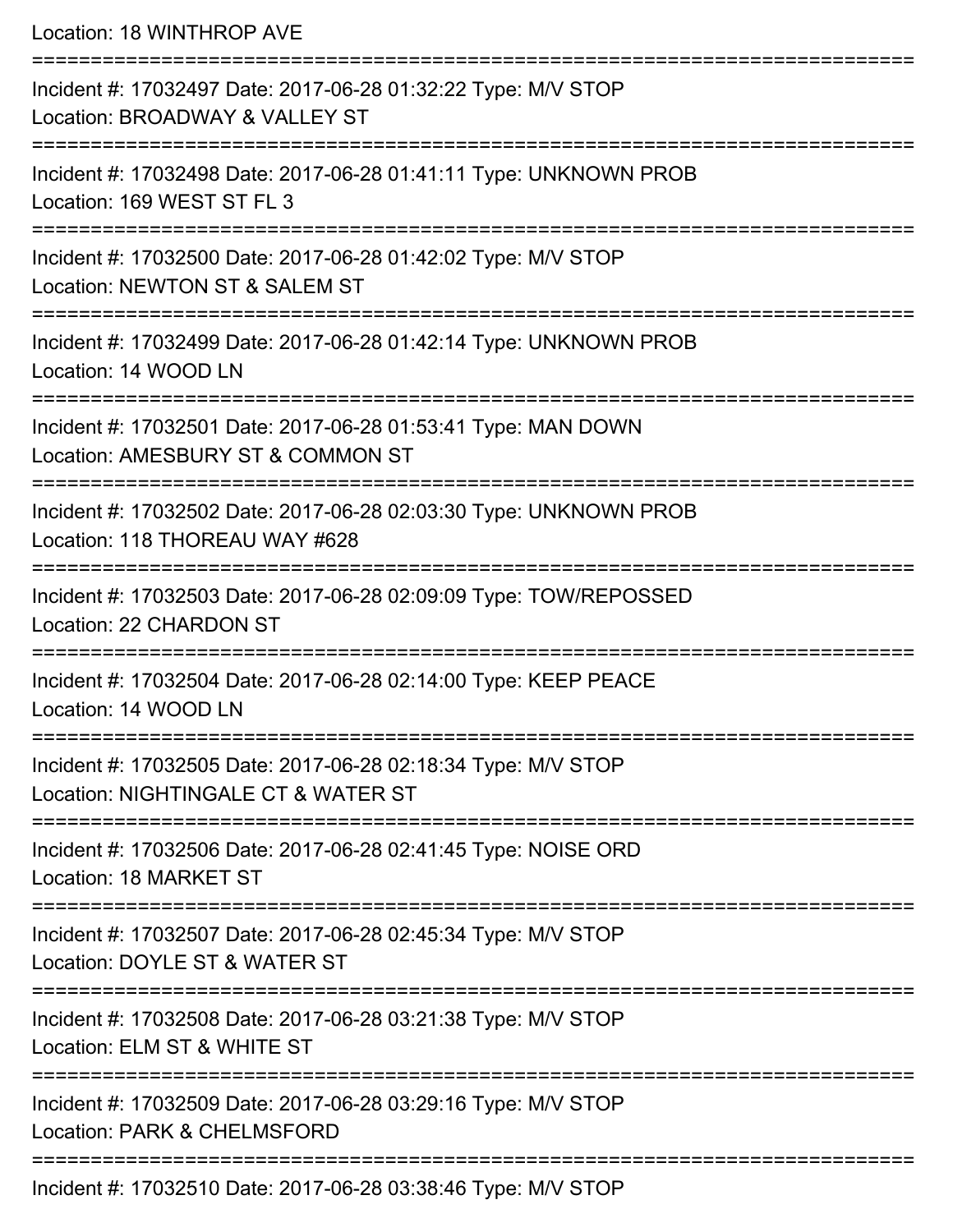| Incident #: 17032511 Date: 2017-06-28 03:46:02 Type: BUILDING CHK<br>Location: HOME AND MORE / 8 S BROADWAY  |
|--------------------------------------------------------------------------------------------------------------|
| Incident #: 17032512 Date: 2017-06-28 03:50:42 Type: M/V STOP<br>Location: BOAT RAMP / null                  |
| Incident #: 17032513 Date: 2017-06-28 03:57:55 Type: BUILDING CHK<br>Location: 703 HAVERHILL ST              |
| Incident #: 17032514 Date: 2017-06-28 04:19:32 Type: M/V STOP<br>Location: 662 ESSEX ST                      |
| Incident #: 17032515 Date: 2017-06-28 04:43:28 Type: M/V STOP<br>Location: GRAFTON ST & WINTHROP AV          |
| Incident #: 17032516 Date: 2017-06-28 05:01:08 Type: M/V STOP<br>Location: MARKET ST & S UNION ST            |
| Incident #: 17032517 Date: 2017-06-28 06:17:09 Type: AUTO ACC/UNK PI<br>Location: HAVERHILL ST & LAWRENCE ST |
| Incident #: 17032518 Date: 2017-06-28 06:54:27 Type: ALARMS<br>Location: HEAD START / 62 PARK ST             |
| Incident #: 17032519 Date: 2017-06-28 06:59:41 Type: M/V STOP<br>Location: MARLBORO ST & S UNION ST          |
| Incident #: 17032520 Date: 2017-06-28 07:04:55 Type: PARK & WALK<br>Location: BROADWAY & HAVERHILL ST        |
| Incident #: 17032521 Date: 2017-06-28 07:06:32 Type: MEDIC SUPPORT<br>Location: 26 MARGIN ST                 |
| Incident #: 17032522 Date: 2017-06-28 07:13:13 Type: B&E/MV/PAST<br>Location: 71 NEWBURY ST #20              |
| Incident #: 17032523 Date: 2017-06-28 07:18:14 Type: M/V STOP<br>Location: ESSEX & BROADWAY                  |
| Incident #: 17032524 Date: 2017-06-28 07:25:15 Type: AUTO ACC/NO PI                                          |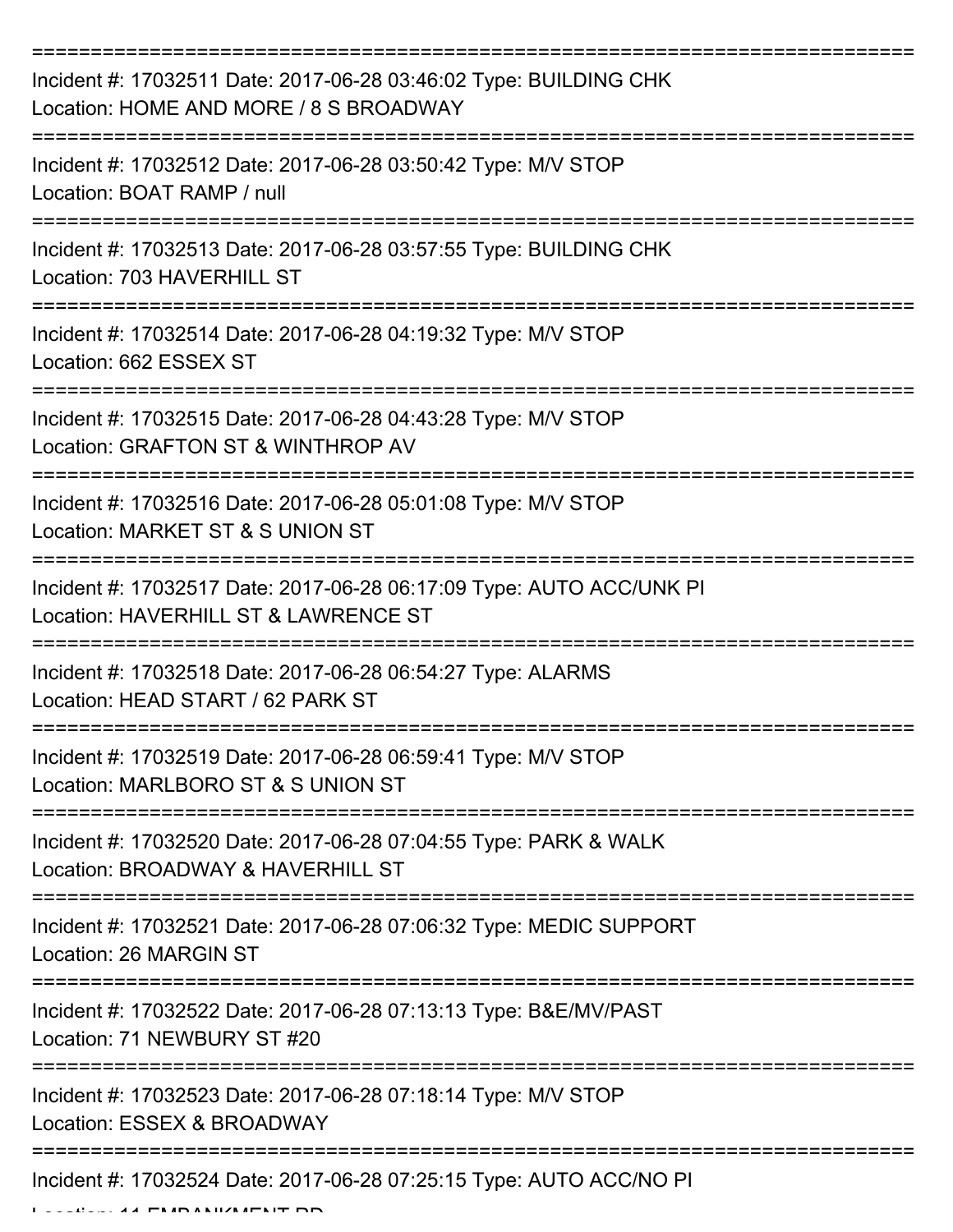| Incident #: 17032525 Date: 2017-06-28 07:33:20 Type: M/V STOP<br>Location: JACKSON ST & METHUEN ST        |
|-----------------------------------------------------------------------------------------------------------|
| Incident #: 17032526 Date: 2017-06-28 07:44:31 Type: M/V STOP<br>Location: PARK ST & SAUNDERS ST          |
| Incident #: 17032527 Date: 2017-06-28 07:46:09 Type: LOST PROPERTY<br>Location: AMESBURY ST & COMMON ST   |
| Incident #: 17032528 Date: 2017-06-28 08:27:22 Type: DETAIL<br>Location: 194 SARATOGA ST                  |
| Incident #: 17032529 Date: 2017-06-28 08:40:44 Type: MAN DOWN<br>Location: WALGREENS / 135 BROADWAY       |
| Incident #: 17032530 Date: 2017-06-28 08:52:25 Type: SUS PERS/MV<br>Location: ARLINGTON ST & WALNUT ST    |
| Incident #: 17032531 Date: 2017-06-28 08:58:23 Type: MEDIC SUPPORT<br>Location: CITY HALL / 200 COMMON ST |
| Incident #: 17032533 Date: 2017-06-28 09:14:52 Type: KEEP PEACE<br>Location: 18 WINTHROP AV               |
| Incident #: 17032532 Date: 2017-06-28 09:16:08 Type: E911 HANGUP<br>Location: 82 HAVERHILL ST             |
| Incident #: 17032534 Date: 2017-06-28 09:24:01 Type: SUS PERS/MV<br>Location: 205 BROADWAY                |
| Incident #: 17032535 Date: 2017-06-28 09:30:39 Type: SUS PERS/MV<br>Location: 51 LAWRENCE ST              |
| Incident #: 17032536 Date: 2017-06-28 09:40:19 Type: PARK & WALK<br>Location: BRADFORD ST & BROADWAY      |
| Incident #: 17032537 Date: 2017-06-28 09:58:14 Type: INVEST CONT<br>Location: 38 NORRIS ST                |
| Incident #: 17032538 Date: 2017-06-28 10:01:42 Type: ALARM/HOLD                                           |

Location: WENDYS / 00 WINTHDOD AV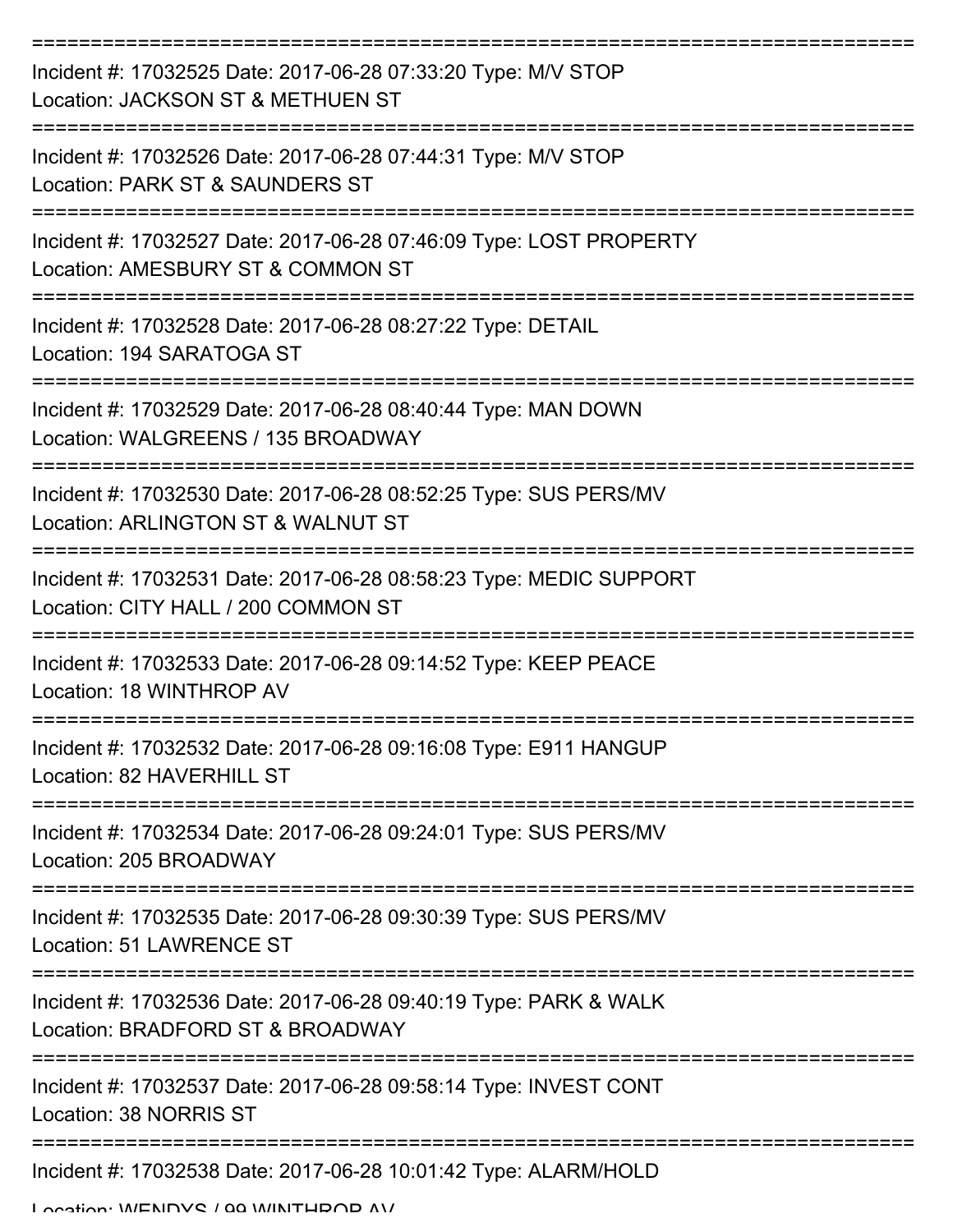| Incident #: 17032539 Date: 2017-06-28 10:04:17 Type: MAN DOWN<br><b>Location: UNION ST</b>                       |
|------------------------------------------------------------------------------------------------------------------|
| Incident #: 17032540 Date: 2017-06-28 10:12:26 Type: MEDIC SUPPORT<br>Location: HEADSTART (GLCAC) / 305 ESSEX ST |
| Incident #: 17032541 Date: 2017-06-28 10:16:33 Type: ANIMAL COMPL<br>Location: HAVERHILL ST & WHITE ST           |
| Incident #: 17032542 Date: 2017-06-28 10:28:38 Type: SUS PERS/MV<br>Location: BROADWAY & LOWELL ST               |
| Incident #: 17032543 Date: 2017-06-28 10:28:59 Type: MEDIC SUPPORT<br>Location: 52 EVERETT ST                    |
| Incident #: 17032544 Date: 2017-06-28 10:29:57 Type: M/V STOP<br>Location: BERKELEY ST & BRUCE ST                |
| Incident #: 17032545 Date: 2017-06-28 10:31:06 Type: DISTURBANCE<br>Location: 45 CAMELLA TEOLI WY                |
| Incident #: 17032546 Date: 2017-06-28 10:36:56 Type: INVEST CONT<br>Location: LOWELL ST & MARGIN ST              |
| Incident #: 17032548 Date: 2017-06-28 10:38:12 Type: ALARM/HOLD<br>Location: 14 AMESBURY ST                      |
| Incident #: 17032547 Date: 2017-06-28 10:38:19 Type: INVESTIGATION<br>Location: 103 MAY ST                       |
| Incident #: 17032549 Date: 2017-06-28 10:41:17 Type: DK (DRUNK)<br>Location: 4 UNION ST                          |
| Incident #: 17032550 Date: 2017-06-28 10:45:09 Type: ABAND MV<br>Location: 223 ABBOTT ST                         |
| Incident #: 17032551 Date: 2017-06-28 10:54:00 Type: TOW OF M/V<br>Location: DURANT ST & WILMOT ST               |
| Incident #: 17032552 Date: 2017-06-28 10:57:31 Type: AUTO ACC/NO PI<br>Location: BOSTON MARKET / 435 WINTHROP AV |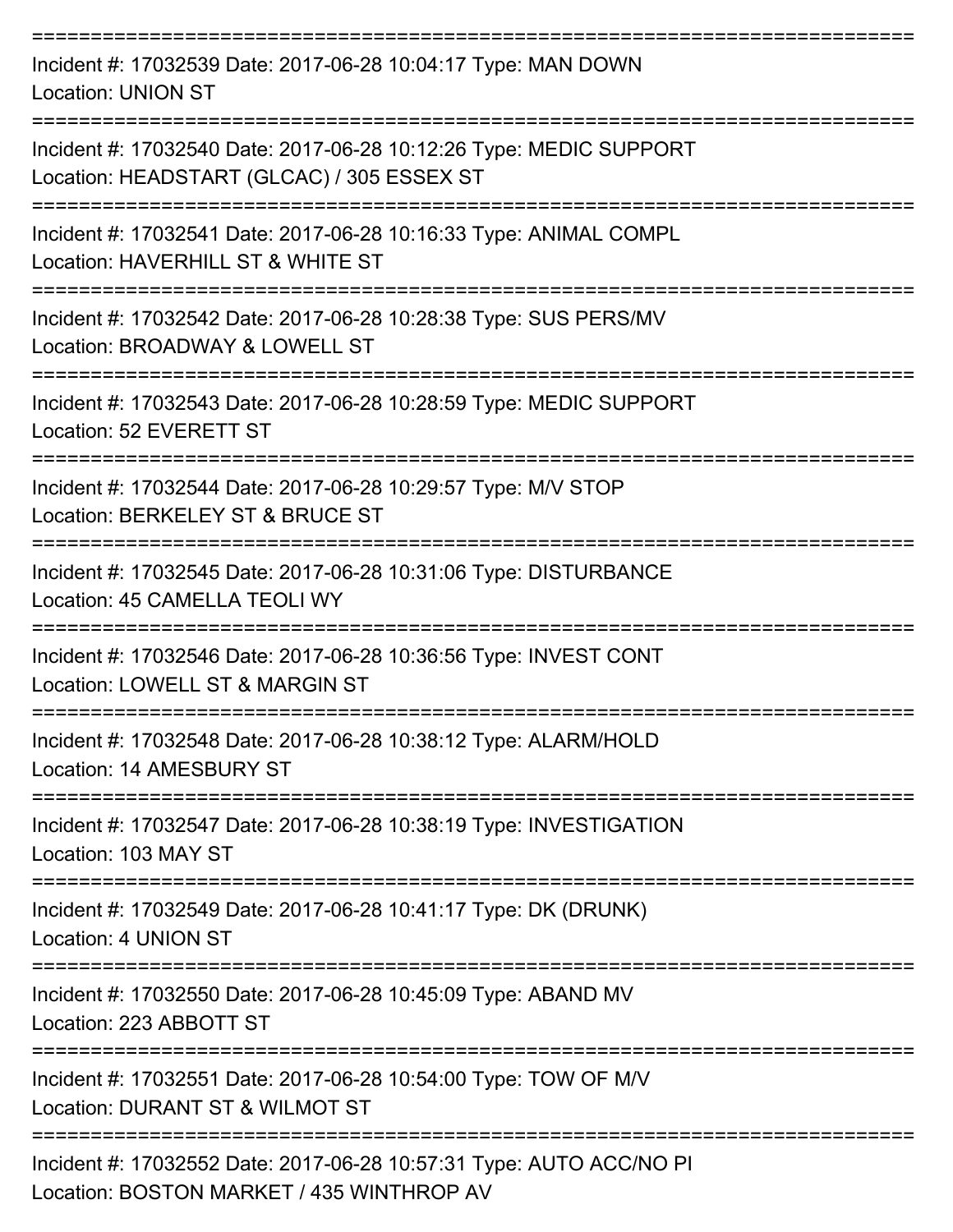| Incident #: 17032553 Date: 2017-06-28 11:05:35 Type: PARK & WALK<br>Location: BRADFORD ST & BROADWAY                    |
|-------------------------------------------------------------------------------------------------------------------------|
| Incident #: 17032555 Date: 2017-06-28 11:12:47 Type: MAL DAMAGE<br>Location: 179 WATER ST FL 3                          |
| Incident #: 17032554 Date: 2017-06-28 11:13:28 Type: M/V STOP<br>Location: BROADWAY & LOWELL ST<br>================     |
| Incident #: 17032556 Date: 2017-06-28 11:24:55 Type: M/V STOP<br>Location: BROADWAY & LOWELL ST                         |
| :========================<br>Incident #: 17032557 Date: 2017-06-28 11:33:13 Type: ALARM/BURG<br>Location: 75 CYPRESS AV |
| Incident #: 17032558 Date: 2017-06-28 11:35:16 Type: INVEST CONT<br>Location: 105 HAVERHILL ST                          |
| :===================<br>Incident #: 17032559 Date: 2017-06-28 11:35:39 Type: INVEST CONT<br>Location: 45 S CANAL ST     |
| Incident #: 17032560 Date: 2017-06-28 11:41:56 Type: AUTO ACC/NO PI<br>Location: N PARISH RD & OSGOOD ST                |
| Incident #: 17032561 Date: 2017-06-28 11:49:33 Type: INVEST CONT<br>Location: 9 BROADWAY                                |
| Incident #: 17032564 Date: 2017-06-28 11:54:29 Type: SEX OFFENDER<br>Location: 35 WASHINGTON ST                         |
| Incident #: 17032562 Date: 2017-06-28 11:55:50 Type: ANIMAL COMPL<br>Location: LAWRENCE ST & PARK ST                    |
| Incident #: 17032563 Date: 2017-06-28 11:58:00 Type: FIGHT<br>Location: PRONTO PIZZA / 65 S UNION ST                    |
| Incident #: 17032566 Date: 2017-06-28 12:06:40 Type: SEX OFFENDER<br>Location: 32 LAWRENCE ST #3A                       |
| Incident #: 17032565 Date: 2017-06-28 12:07:00 Type: MAL DAMAGE<br>Location: 60 ALLEN ST                                |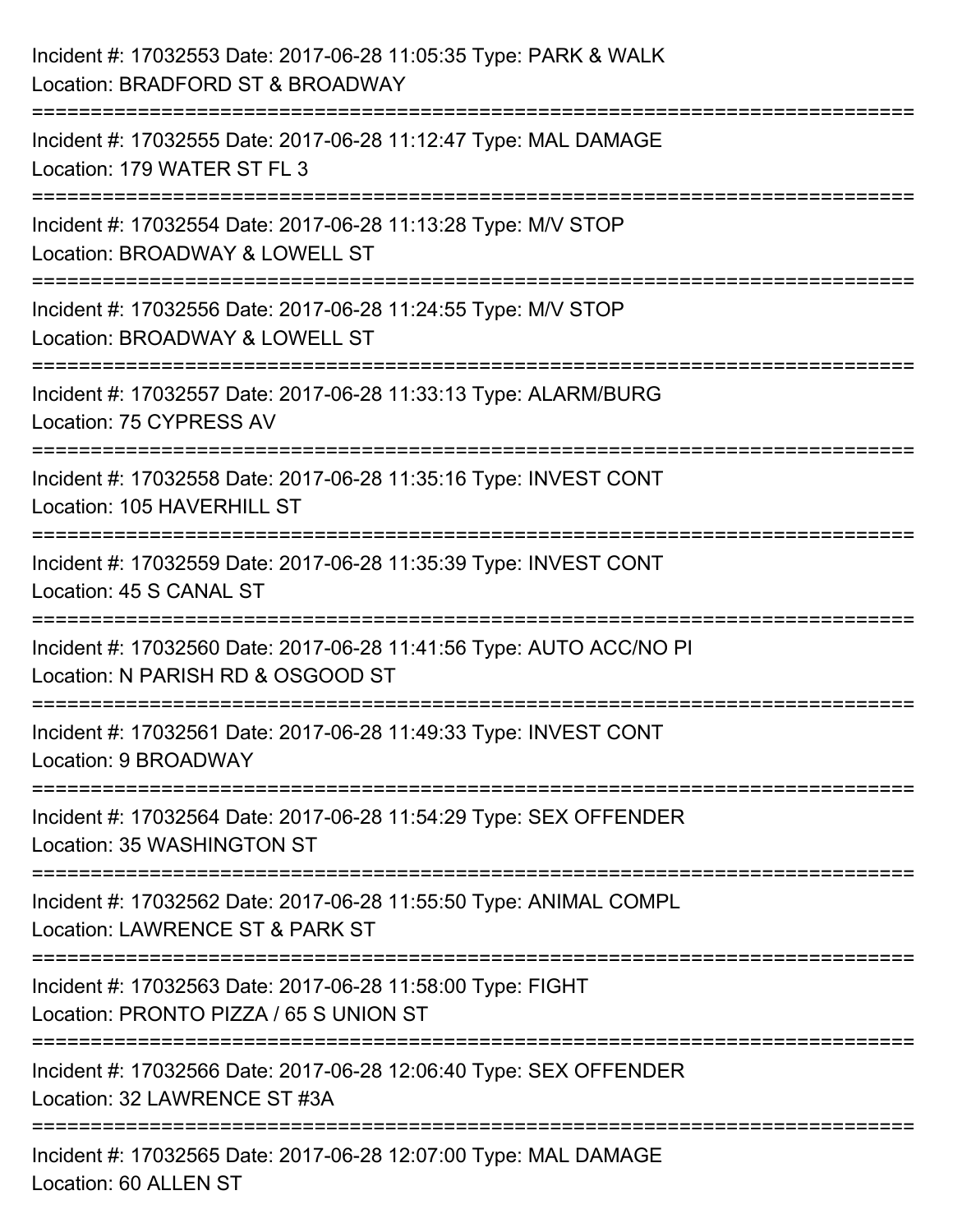| Incident #: 17032567 Date: 2017-06-28 12:11:41 Type: MAN DOWN<br>Location: 498 ESSEX ST                                        |
|--------------------------------------------------------------------------------------------------------------------------------|
| Incident #: 17032568 Date: 2017-06-28 12:15:39 Type: PARK & WALK<br>Location: S UNION ST & SALEM ST                            |
| Incident #: 17032569 Date: 2017-06-28 12:17:18 Type: SUS PERS/MV<br>Location: 77 S UNION ST<br>=============================== |
| Incident #: 17032570 Date: 2017-06-28 12:22:06 Type: M/V STOP<br>Location: MELROSE ST & WATER ST                               |
| Incident #: 17032571 Date: 2017-06-28 12:35:38 Type: SUS PERS/MV<br>Location: 7-ELEVEN / 360 BROADWAY                          |
| Incident #: 17032572 Date: 2017-06-28 12:37:07 Type: NOISE ORD<br>Location: 21 E HAVERHILL ST                                  |
| Incident #: 17032573 Date: 2017-06-28 12:56:59 Type: ASSSIT AMBULANC<br>Location: 300 HAVERHILL ST                             |
| Incident #: 17032574 Date: 2017-06-28 13:00:50 Type: M/V STOP<br>Location: FARNHAM ST & OSGOOD ST                              |
| Incident #: 17032576 Date: 2017-06-28 13:12:56 Type: UNWANTEDGUEST<br>Location: 127 HAVERHILL ST FL 2                          |
| Incident #: 17032575 Date: 2017-06-28 13:19:06 Type: SUS PERS/MV<br>Location: 196 BROADWAY                                     |
| Incident #: 17032577 Date: 2017-06-28 13:28:27 Type: SUS PERS/MV<br>Location: CVS PHARMACY / 266 BROADWAY                      |
| Incident #: 17032578 Date: 2017-06-28 13:37:44 Type: SUS PERS/MV<br>Location: ANDOVER ST & BEACON ST                           |
| Incident #: 17032579 Date: 2017-06-28 13:54:27 Type: LOUD NOISE<br>Location: 21 E HAVERHILL ST                                 |
| Incident #: 17032580 Date: 2017-06-28 13:55:22 Type: M/V STOP<br>Location: 51 LAWRENCE ST                                      |

===========================================================================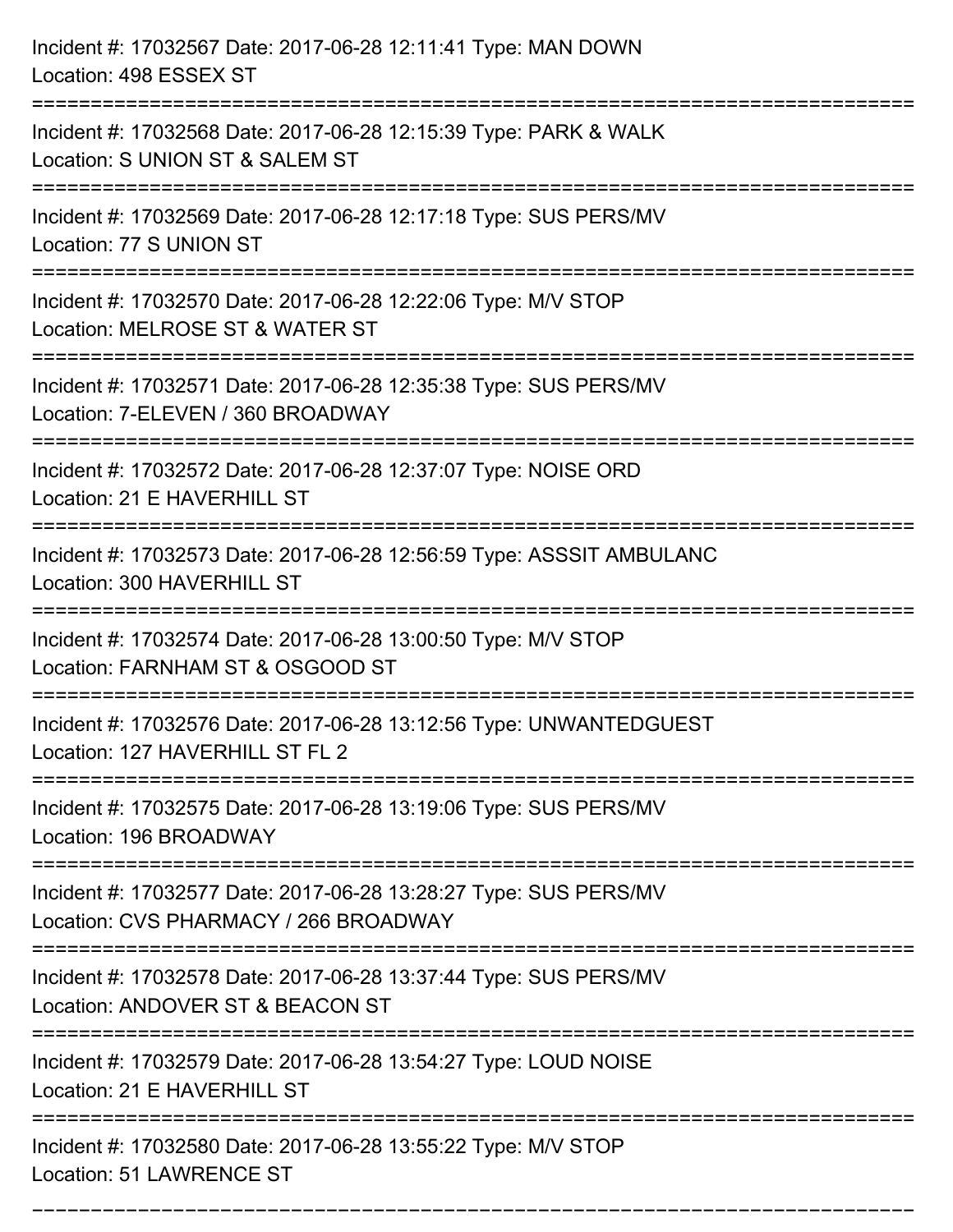| Incident #: 17032581 Date: 2017-06-28 14:04:20 Type: M/V STOP<br>Location: EVERETT ST & TEWKSBURY ST<br>===================    |
|--------------------------------------------------------------------------------------------------------------------------------|
| Incident #: 17032582 Date: 2017-06-28 14:05:52 Type: M/V STOP<br>Location: 407 ESSEX ST                                        |
| Incident #: 17032583 Date: 2017-06-28 14:21:19 Type: M/V STOP<br>Location: COMMON ST & HAMPSHIRE ST<br>======================  |
| Incident #: 17032584 Date: 2017-06-28 14:24:09 Type: M/V STOP<br>Location: BEACON ST & MT VERNON ST<br>======================= |
| Incident #: 17032585 Date: 2017-06-28 14:25:07 Type: MEDIC SUPPORT<br>Location: 53 PHILLIPS ST                                 |
| Incident #: 17032586 Date: 2017-06-28 14:26:08 Type: DISTURBANCE<br>Location: ST VINCENT DEPAUL THRIFT STORE / 42 FRANKLIN ST  |
| Incident #: 17032587 Date: 2017-06-28 14:28:57 Type: M/V STOP<br>Location: BROADWAY & CONCORD ST                               |
| Incident #: 17032589 Date: 2017-06-28 14:35:58 Type: LOST PROPERTY<br>Location: 11 SUMMER ST #307                              |
| Incident #: 17032588 Date: 2017-06-28 14:38:51 Type: DISTURBANCE<br>Location: 118 HIGH ST                                      |
| Incident #: 17032590 Date: 2017-06-28 14:52:17 Type: SUS PERS/MV<br>Location: 700 ESSEX ST                                     |
| Incident #: 17032591 Date: 2017-06-28 14:53:08 Type: AUTO ACC/NO PI<br>Location: EASTON ST & S BROADWAY                        |
| Incident #: 17032592 Date: 2017-06-28 14:59:59 Type: M/V STOP<br>Location: COMMON ST & HAMPSHIRE ST                            |
| Incident #: 17032593 Date: 2017-06-28 15:00:51 Type: SUS PERS/MV<br>Location: 700 ESSEX ST                                     |
| Incident #: 17032594 Date: 2017-06-28 15:05:32 Type: M/V STOP<br>Location: AMESBURY ST & METHUEN ST                            |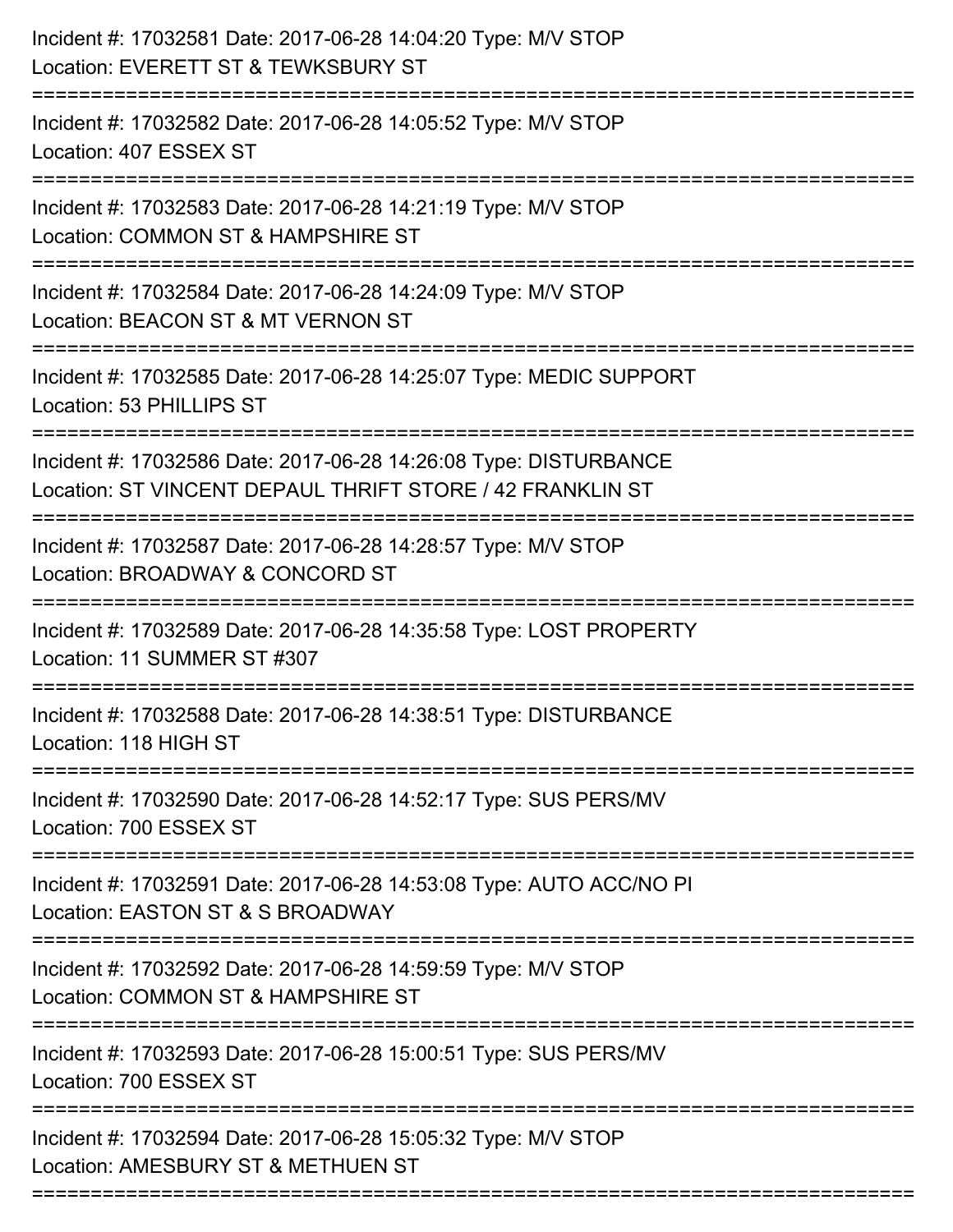Location: 4 FERRY ST

| Incident #: 17032596 Date: 2017-06-28 15:11:00 Type: SUS PERS/MV<br>Location: 450 HAVERHILL ST             |
|------------------------------------------------------------------------------------------------------------|
| Incident #: 17032597 Date: 2017-06-28 15:16:46 Type: M/V STOP<br>Location: BROADWAY & LOWELL ST            |
| Incident #: 17032598 Date: 2017-06-28 15:18:58 Type: M/V STOP<br>Location: WENDYS / 55 HAMPSHIRE ST        |
| Incident #: 17032600 Date: 2017-06-28 15:22:41 Type: DISTURBANCE<br>Location: 28 MARSTON ST                |
| Incident #: 17032599 Date: 2017-06-28 15:24:07 Type: M/V STOP<br>Location: BROADWAY & LOWELL ST            |
| Incident #: 17032601 Date: 2017-06-28 15:32:59 Type: M/V STOP<br>Location: ESSEX ST & FRANKLIN ST          |
| Incident #: 17032602 Date: 2017-06-28 15:36:28 Type: CK WELL BEING<br><b>Location: FALLS BRIDGE</b>        |
| Incident #: 17032603 Date: 2017-06-28 15:46:24 Type: DISTURBANCE<br>Location: 473 ESSEX ST #APT65 FL 5THFL |
| Incident #: 17032604 Date: 2017-06-28 15:56:31 Type: WARRANT SERVE<br>Location: 87 TRENTON ST #2           |
| Incident #: 17032605 Date: 2017-06-28 16:02:26 Type: M/V STOP<br>Location: HIGH ST & STORROW ST            |
| Incident #: 17032606 Date: 2017-06-28 16:10:45 Type: 209A/SERVE<br>Location: 55 NEWBURY ST                 |
| Incident #: 17032607 Date: 2017-06-28 16:17:07 Type: MEDIC SUPPORT<br>Location: 2 APPLETON ST              |
| Incident #: 17032608 Date: 2017-06-28 16:17:40 Type: DOMESTIC/PAST<br>Location: 1 BUNKERHILL ST FL 2       |
|                                                                                                            |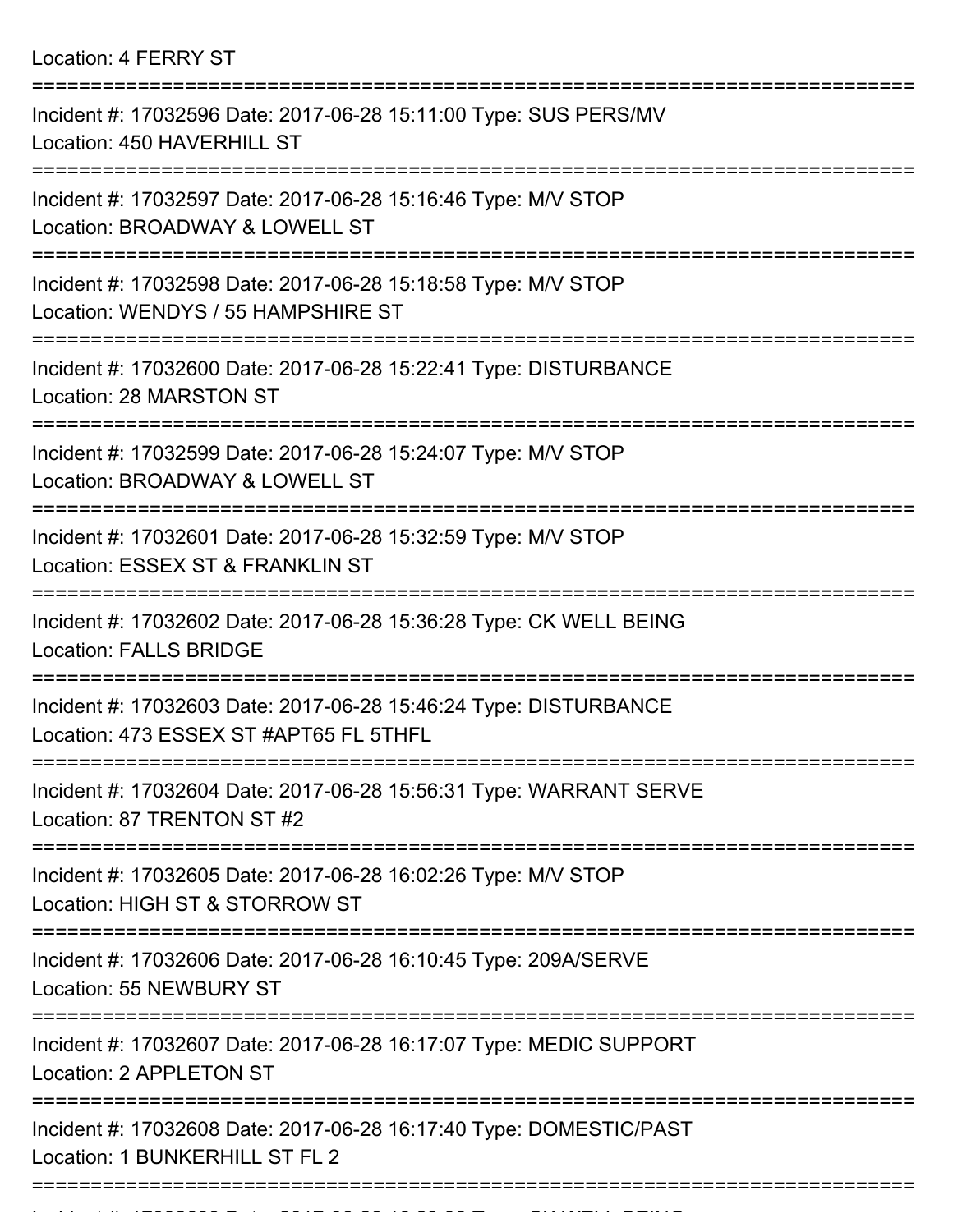Location: 82 HAVERHILL ST

| Incident #: 17032612 Date: 2017-06-28 16:30:09 Type: SUS PERS/MV<br>Location: 160 WINTHROP AV          |
|--------------------------------------------------------------------------------------------------------|
| Incident #: 17032610 Date: 2017-06-28 16:30:16 Type: M/V STOP<br>Location: 486 LORING ST               |
| Incident #: 17032611 Date: 2017-06-28 16:30:45 Type: 209A/SERVE<br>Location: 15 GROVE ST               |
| Incident #: 17032613 Date: 2017-06-28 16:33:34 Type: AUTO ACC/PI<br>Location: JACKSON ST & KENDRICK ST |
| Incident #: 17032614 Date: 2017-06-28 16:33:53 Type: M/V STOP<br>Location: GREENFIELD ST & LORING ST   |
| Incident #: 17032615 Date: 2017-06-28 16:34:17 Type: MAN DOWN<br>Location: ESSEX ST & MILL ST          |
| Incident #: 17032616 Date: 2017-06-28 16:34:54 Type: M/V STOP<br>Location: 68 FOSTER ST                |
| Incident #: 17032617 Date: 2017-06-28 16:39:57 Type: 209A/SERVE<br>Location: 38 NORRIS ST              |
| Incident #: 17032618 Date: 2017-06-28 16:43:22 Type: M/V STOP<br>Location: 133 BAILEY ST               |
| Incident #: 17032619 Date: 2017-06-28 16:45:15 Type: M/V STOP<br>Location: LORING ST & MARKET ST       |
| Incident #: 17032620 Date: 2017-06-28 16:48:29 Type: M/V STOP<br>Location: LORING ST & MARKET ST       |
| Incident #: 17032621 Date: 2017-06-28 16:51:28 Type: M/V STOP<br>Location: FOSTER ST & SALEM ST        |
| Incident #: 17032622 Date: 2017-06-28 16:56:05 Type: M/V STOP<br>Location: LORING ST & MARKET ST       |
|                                                                                                        |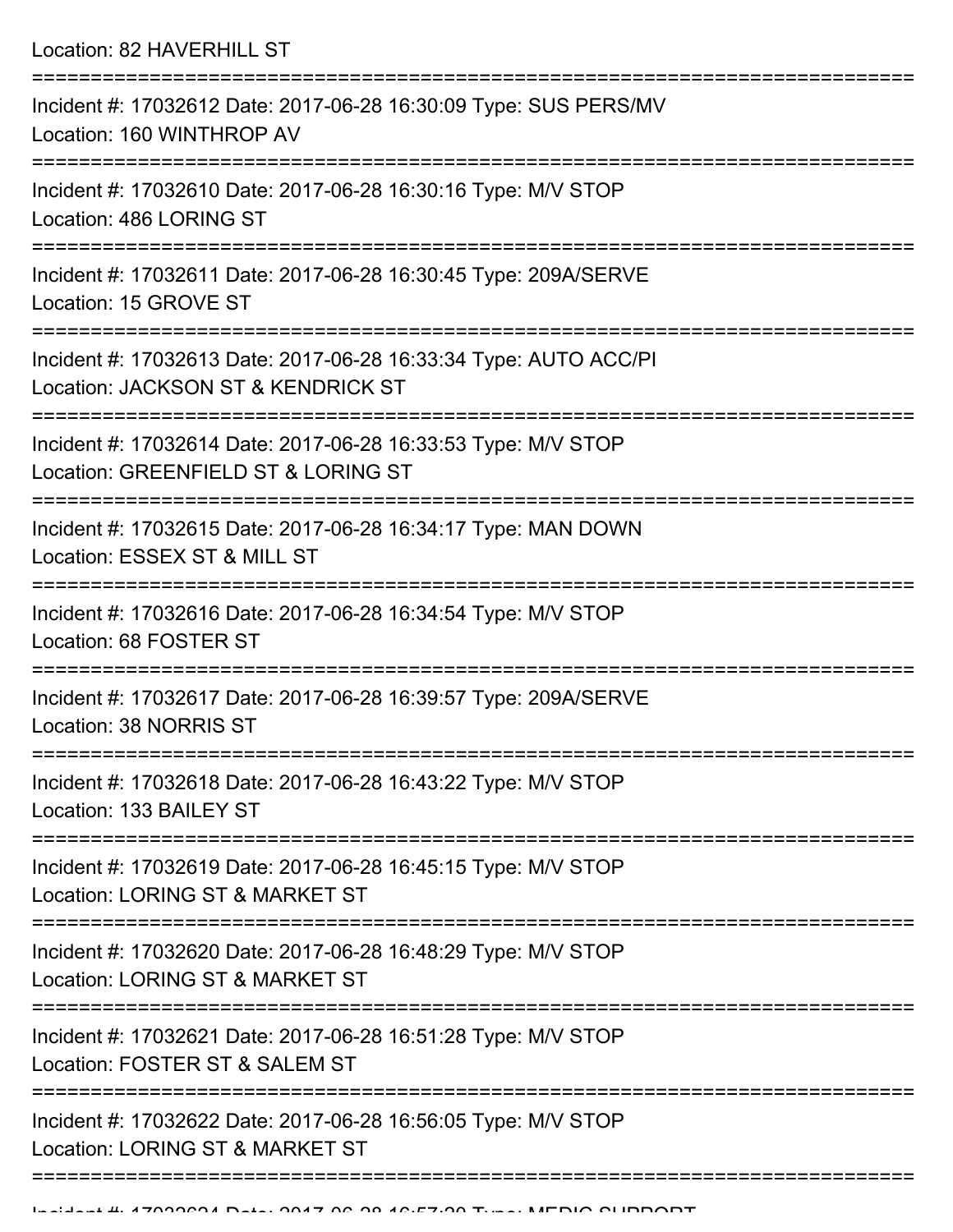Location: 430 N CANAL ST

| Incident #: 17032623 Date: 2017-06-28 16:57:46 Type: M/V STOP<br>Location: BAILEY ST & FOSTER ST                |
|-----------------------------------------------------------------------------------------------------------------|
| Incident #: 17032625 Date: 2017-06-28 16:59:17 Type: SUS PERS/MV<br>Location: 160 WINTHROP AV<br>============== |
| Incident #: 17032626 Date: 2017-06-28 17:03:36 Type: M/V STOP<br>Location: LORING ST & MARKET ST                |
| Incident #: 17032627 Date: 2017-06-28 17:05:13 Type: M/V STOP<br>Location: 72 PROSPECT ST                       |
| Incident #: 17032628 Date: 2017-06-28 17:13:50 Type: M/V STOP<br>Location: LORING ST & MARKET ST                |
| Incident #: 17032629 Date: 2017-06-28 17:15:49 Type: M/V STOP<br>Location: FARNHAM ST & FOSTER ST               |
| Incident #: 17032630 Date: 2017-06-28 17:16:46 Type: MEDIC SUPPORT<br>Location: DENNYS / 160 WINTHROP AV        |
| Incident #: 17032631 Date: 2017-06-28 17:22:40 Type: M/V STOP<br>Location: LORING ST & MARKET ST                |
| Incident #: 17032632 Date: 2017-06-28 17:24:11 Type: M/V STOP<br>Location: FERGUSON ST & S BROADWAY             |
| Incident #: 17032633 Date: 2017-06-28 17:28:13 Type: M/V STOP<br>Location: FOSTER ST & SALEM ST                 |
| Incident #: 17032634 Date: 2017-06-28 17:29:40 Type: SUS PERS/MV<br>Location: 160 WINTHROP AV                   |
| Incident #: 17032635 Date: 2017-06-28 17:30:19 Type: M/V STOP<br>Location: S BROADWAY & SHAW ST                 |
| Incident #: 17032636 Date: 2017-06-28 17:30:46 Type: VIO 209A<br>Location: 14 WOOD LN                           |
|                                                                                                                 |

Incident #: 17032637 Date: 2017-06-28 17:32:46 Type: M/V STOP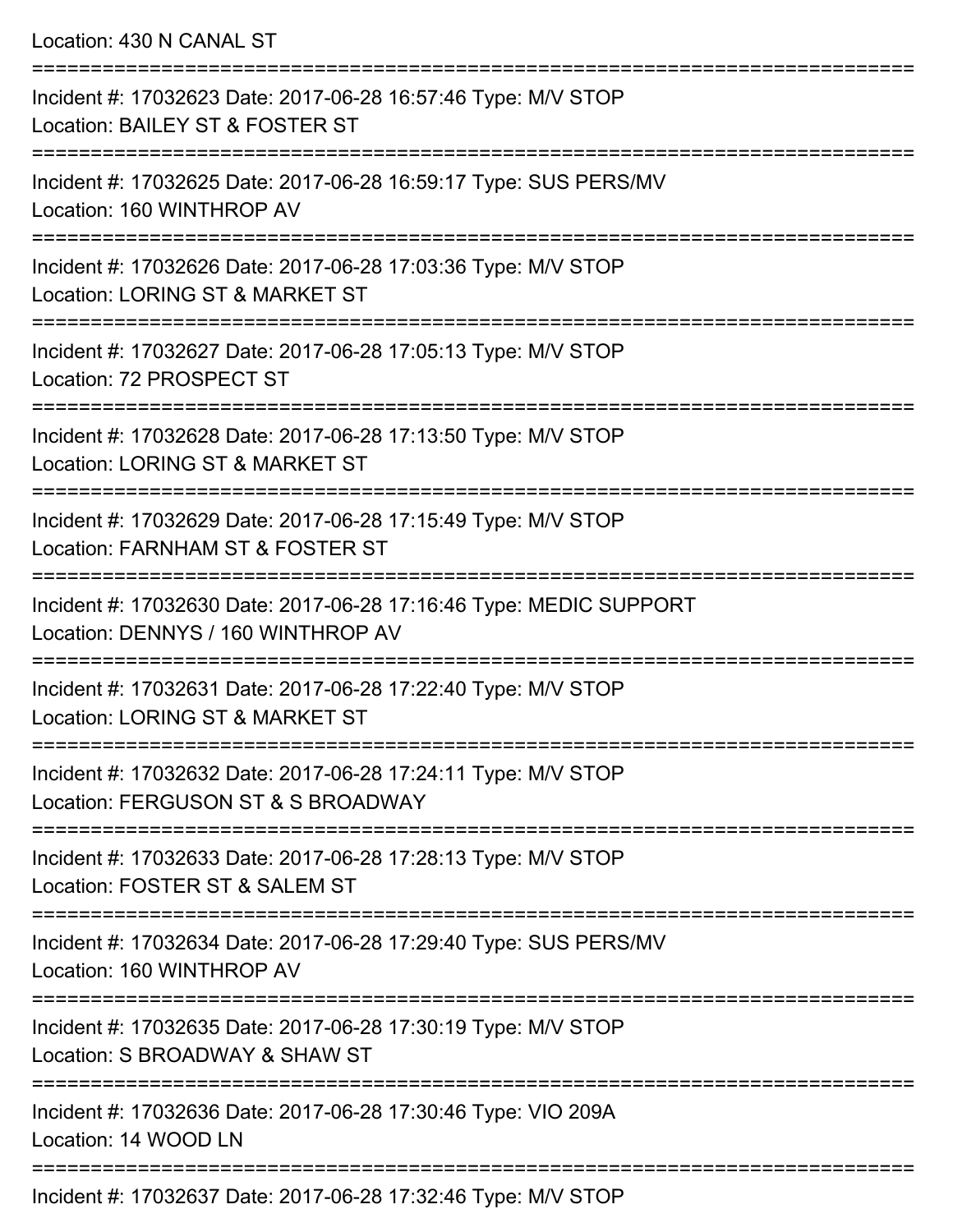| Incident #: 17032639 Date: 2017-06-28 17:39:13 Type: VIO 209A<br>Location: 6 WOOD WY                                     |
|--------------------------------------------------------------------------------------------------------------------------|
| Incident #: 17032638 Date: 2017-06-28 17:39:19 Type: M/V STOP<br>Location: GRAFTON ST & WINTHROP AV                      |
| Incident #: 17032640 Date: 2017-06-28 17:40:55 Type: ALARM/BURG<br>Location: LAWRENCE HERITAGE STATE PARK / 1 JACKSON ST |
| Incident #: 17032641 Date: 2017-06-28 17:44:01 Type: M/V STOP<br>Location: FOSTER ST & SALEM ST                          |
| Incident #: 17032642 Date: 2017-06-28 17:45:56 Type: M/V STOP<br>Location: LORING ST & MARKET ST                         |
| Incident #: 17032643 Date: 2017-06-28 17:50:22 Type: A&B PAST<br>Location: 82 TREMONT ST                                 |
| Incident #: 17032644 Date: 2017-06-28 17:55:01 Type: NOISE ORD<br>Location: 10 TEXAS AV                                  |
| Incident #: 17032646 Date: 2017-06-28 17:59:24 Type: SUS PERS/MV<br>Location: 112 MARSTON ST                             |
| Incident #: 17032645 Date: 2017-06-28 17:59:44 Type: SUS PERS/MV<br>Location: AVON ST & BRUCE ST                         |
| Incident #: 17032647 Date: 2017-06-28 18:01:31 Type: SPECIAL CHECK<br>Location: 360 BROADWAY                             |
| Incident #: 17032648 Date: 2017-06-28 18:02:41 Type: MEDIC SUPPORT<br>Location: CENTRAL BRIDGE / 0 MERRIMACK ST          |
| Incident #: 17032649 Date: 2017-06-28 18:06:56 Type: M/V STOP<br>Location: MARKET ST & S UNION ST                        |
| Incident #: 17032650 Date: 2017-06-28 18:10:00 Type: M/V STOP<br>Location: 38 YOUNG AV                                   |
| Incident #: 17032651 Date: 2017-06-28 18:11:49 Type: ANIMAL COMPL                                                        |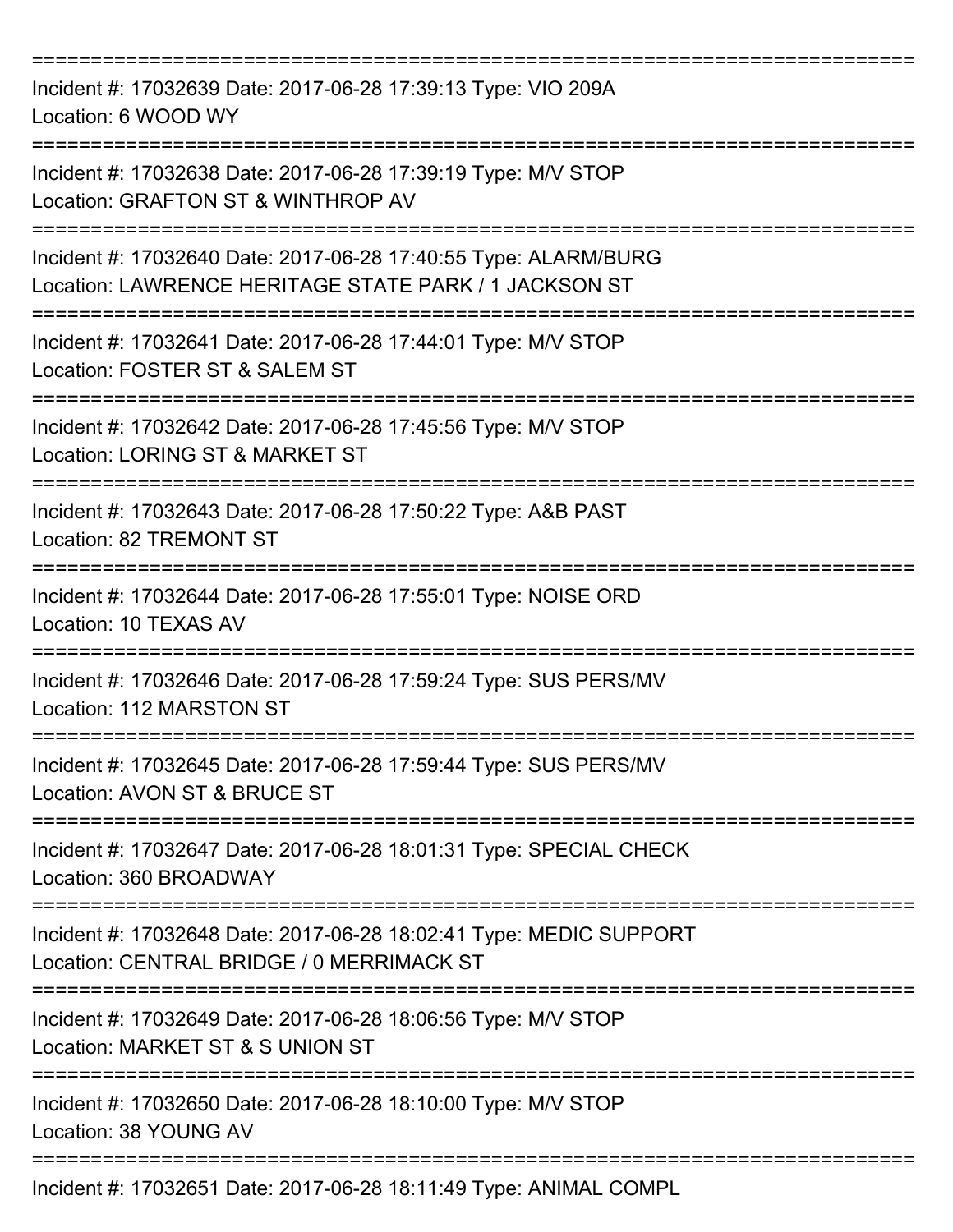| Incident #: 17032652 Date: 2017-06-28 18:25:48 Type: M/V STOP<br>Location: OSGOOD ST & SALEM ST                 |
|-----------------------------------------------------------------------------------------------------------------|
| Incident #: 17032653 Date: 2017-06-28 18:28:34 Type: M/V STOP<br>Location: MARKET ST & PARKER ST                |
| Incident #: 17032654 Date: 2017-06-28 18:29:37 Type: M/V STOP<br>Location: BROADWAY & CONCORD ST                |
| Incident #: 17032655 Date: 2017-06-28 18:32:55 Type: M/V STOP<br>Location: ANDOVER ST & PARKER ST               |
| Incident #: 17032656 Date: 2017-06-28 18:33:36 Type: 209A/SERVE<br>Location: 231 BRUCE ST                       |
| Incident #: 17032657 Date: 2017-06-28 18:34:16 Type: UNWANTEDGUEST<br>Location: 360 BROADWAY                    |
| Incident #: 17032658 Date: 2017-06-28 18:38:09 Type: NOISE ORD<br>Location: 78 CENTRE ST                        |
| ===========<br>Incident #: 17032659 Date: 2017-06-28 18:49:16 Type: M/V STOP<br>Location: ELM ST & HAMPSHIRE ST |
| Incident #: 17032660 Date: 2017-06-28 18:50:25 Type: M/V STOP<br>Location: MERRIMACK ST & PARKER ST             |
| Incident #: 17032661 Date: 2017-06-28 18:51:48 Type: M/V STOP<br>Location: 92 MAPLE ST                          |
| Incident #: 17032662 Date: 2017-06-28 18:52:09 Type: INVEST CONT<br>Location: 63 MILTON ST                      |
| Incident #: 17032663 Date: 2017-06-28 18:52:46 Type: M/V STOP<br><b>Location: FALLS BRIDGE</b>                  |
| Incident #: 17032664 Date: 2017-06-28 18:53:34 Type: AUTO ACC/NO PI<br>Location: 160 WINTHROP AV                |
| Incident #: 17032665 Date: 2017-06-28 18:55:22 Type: M/V STOP                                                   |

 $L = L L L L L L A A A O A M A O A L C T$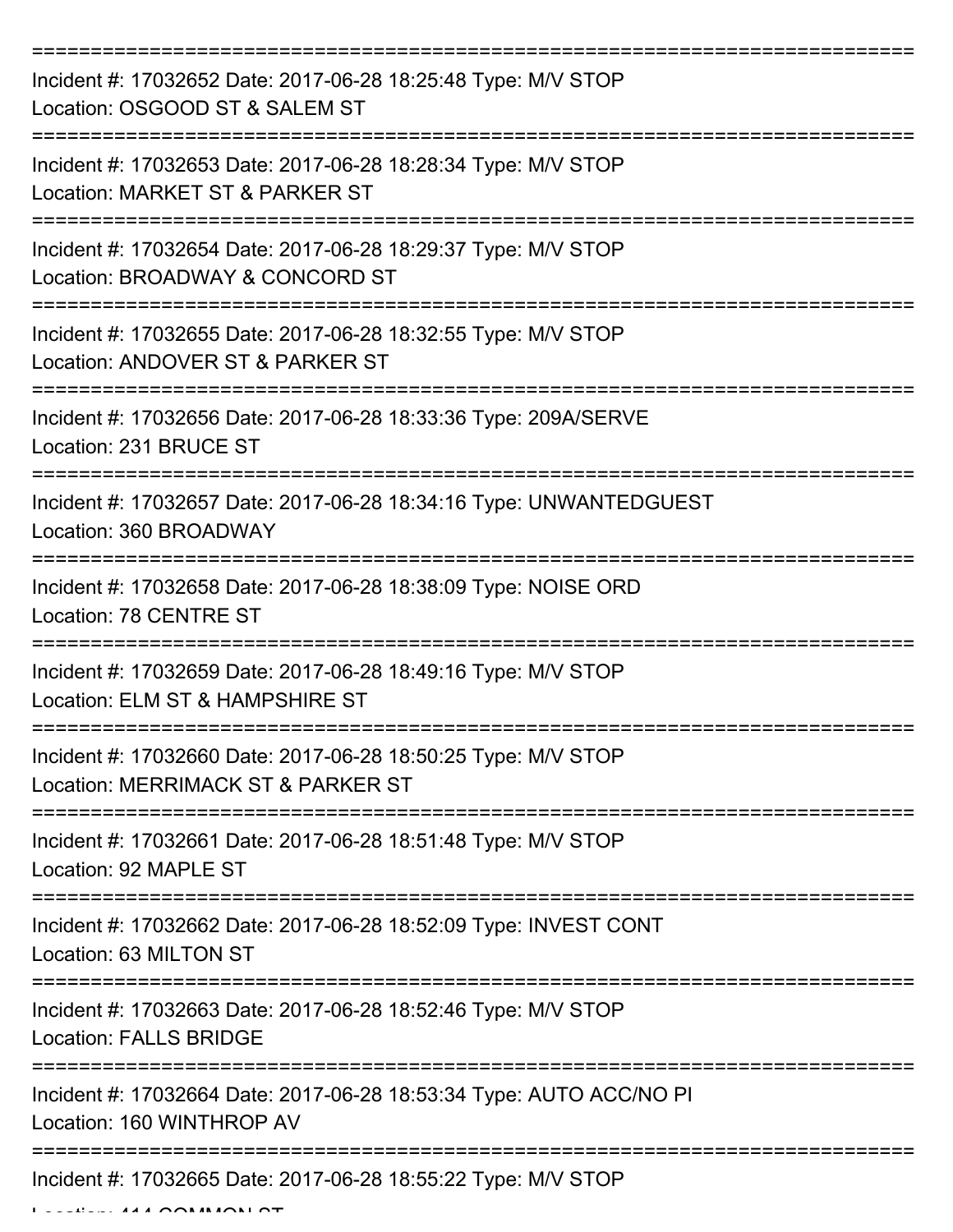| Incident #: 17032666 Date: 2017-06-28 18:58:03 Type: M/V STOP<br>Location: PARKER ST & SPRINGFIELD ST                 |
|-----------------------------------------------------------------------------------------------------------------------|
| Incident #: 17032667 Date: 2017-06-28 18:58:29 Type: M/V STOP<br>Location: CHESTNUT ST & WHITE ST                     |
| Incident #: 17032668 Date: 2017-06-28 19:01:44 Type: M/V STOP<br>Location: HAVERHILL ST & WEST ST                     |
| Incident #: 17032669 Date: 2017-06-28 19:05:38 Type: M/V STOP<br>Location: HAWLEY ST & S BROADWAY                     |
| Incident #: 17032671 Date: 2017-06-28 19:24:21 Type: M/V STOP<br>Location: 7 CHELMSFORD ST                            |
| Incident #: 17032670 Date: 2017-06-28 19:25:32 Type: M/V STOP<br>Location: 7 CHELMSFORD ST                            |
| ==============<br>Incident #: 17032672 Date: 2017-06-28 19:26:46 Type: M/V STOP<br>Location: KINGSTON ST & S BROADWAY |
| Incident #: 17032673 Date: 2017-06-28 19:27:07 Type: M/V STOP<br>Location: ANDOVER ST & S BROADWAY                    |
| Incident #: 17032675 Date: 2017-06-28 19:27:25 Type: M/V STOP<br><b>Location: CENTRAL BRIDGE</b>                      |
| Incident #: 17032674 Date: 2017-06-28 19:28:02 Type: M/V STOP<br>Location: BROADWAY & CONCORD ST                      |
| Incident #: 17032676 Date: 2017-06-28 19:28:20 Type: SUS PERS/MV<br>Location: FERRY ST & WILLIAM ST                   |
| Incident #: 17032677 Date: 2017-06-28 19:35:52 Type: SUS PERS/MV<br>Location: 50 HIGH ST                              |
| Incident #: 17032678 Date: 2017-06-28 19:39:16 Type: 209A/SERVE<br>Location: 120 B ABBOTT ST                          |
| Incident #: 17032679 Date: 2017-06-28 19:41:31 Type: M/V STOP                                                         |

Location: ANDOVER ST & BROOKFIELD ST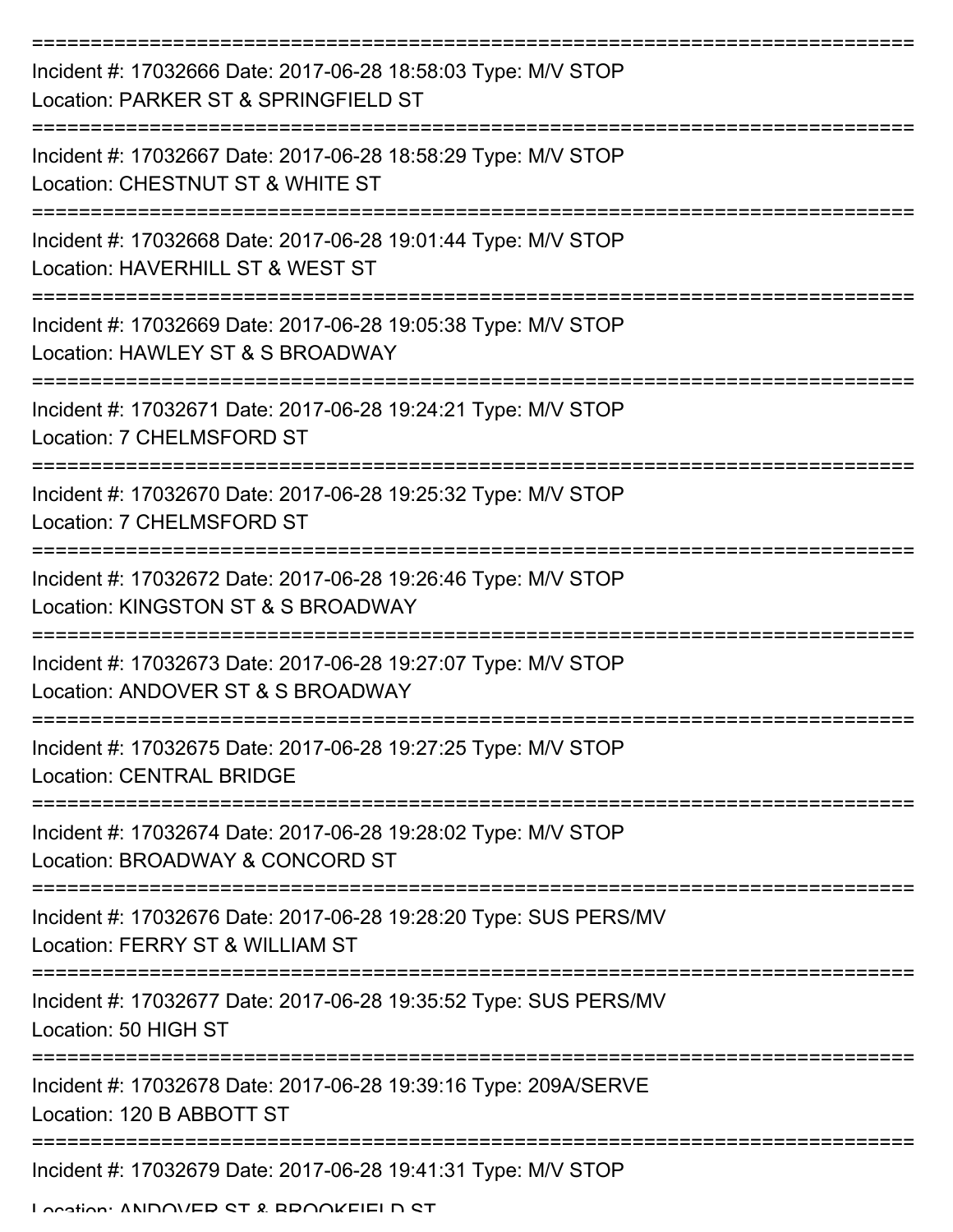| Incident #: 17032680 Date: 2017-06-28 19:42:43 Type: M/V STOP<br>Location: ALDER ST & HAMPSHIRE ST                        |
|---------------------------------------------------------------------------------------------------------------------------|
| Incident #: 17032681 Date: 2017-06-28 19:51:23 Type: M/V STOP<br>Location: 203 WILLOW ST                                  |
| Incident #: 17032682 Date: 2017-06-28 19:52:29 Type: 209A/SERVE<br>Location: 196 FARNHAM ST                               |
| Incident #: 17032683 Date: 2017-06-28 19:58:58 Type: TOW OF M/V<br>Location: 27 EXCHANGE ST                               |
| Incident #: 17032684 Date: 2017-06-28 20:00:15 Type: M/V STOP<br>Location: ANDOVER ST & S BROADWAY                        |
| Incident #: 17032685 Date: 2017-06-28 20:01:26 Type: 209A/SERVE<br>Location: 43 S UNION ST                                |
| -----------------<br>Incident #: 17032686 Date: 2017-06-28 20:01:49 Type: SUS PERS/MV<br>Location: ERVING AV & JACKSON ST |
| Incident #: 17032687 Date: 2017-06-28 20:06:02 Type: M/V STOP<br>Location: ABBOTT ST & PARKER ST                          |
| Incident #: 17032688 Date: 2017-06-28 20:08:12 Type: 209A/SERVE<br>Location: 6 MARKET ST                                  |
| Incident #: 17032689 Date: 2017-06-28 20:11:03 Type: M/V STOP<br>Location: ANDOVER ST & BROOKFIELD ST                     |
| Incident #: 17032691 Date: 2017-06-28 20:11:04 Type: NOISE ORD<br>Location: S BROADWAY & SHAW ST                          |
| Incident #: 17032690 Date: 2017-06-28 20:11:55 Type: M/V STOP<br>Location: 137 JACKSON ST                                 |
| Incident #: 17032692 Date: 2017-06-28 20:15:17 Type: NOISE ORD<br>Location: 529 HAVERHILL ST                              |
| Incident #: 17032693 Date: 2017-06-28 20:15:48 Type: MEDIC SUPPORT<br>Location: 600 COMMON ST                             |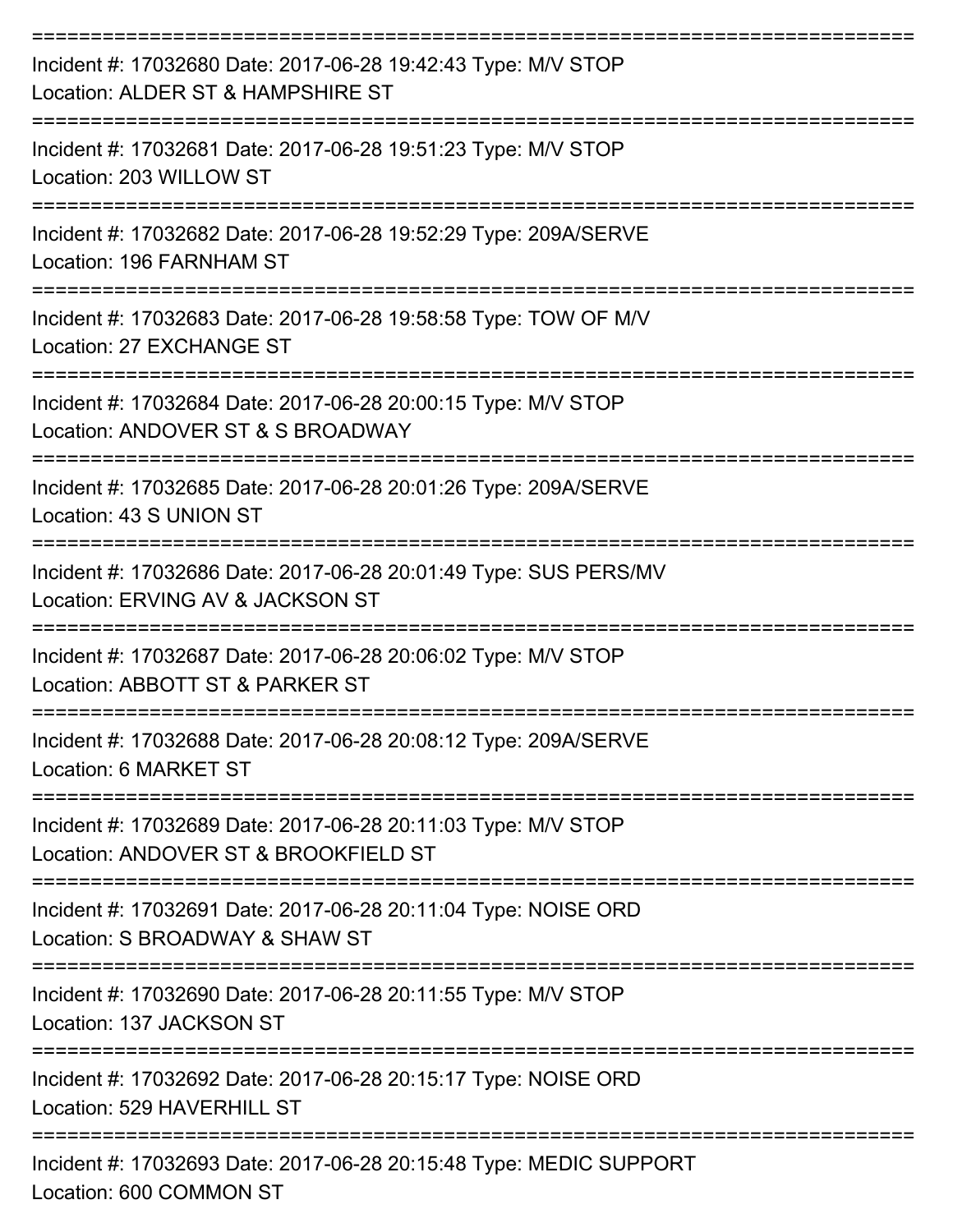| Incident #: 17032694 Date: 2017-06-28 20:22:41 Type: ALARM/BURG<br>Location: HAFFNERS GAS STATION / 469 HAVERHILL ST     |
|--------------------------------------------------------------------------------------------------------------------------|
| Incident #: 17032695 Date: 2017-06-28 20:24:51 Type: 209A/SERVE<br>Location: 28 WARWICK ST                               |
| Incident #: 17032696 Date: 2017-06-28 20:27:12 Type: M/V STOP<br>Location: BLANCHARD ST & SALEM ST                       |
| Incident #: 17032697 Date: 2017-06-28 20:29:30 Type: FIGHT<br>Location: LOAN USA / 92 BROADWAY<br>:===================== |
| Incident #: 17032698 Date: 2017-06-28 20:33:13 Type: M/V STOP<br>Location: PARKER ST & SALEM ST                          |
| Incident #: 17032699 Date: 2017-06-28 20:34:34 Type: UNWANTEDGUEST<br>Location: SEVEN ELEVEN / 360 BROADWAY              |
| Incident #: 17032700 Date: 2017-06-28 20:35:45 Type: STOLEN PROP<br>Location: 360 MERRIMACK ST                           |
| Incident #: 17032701 Date: 2017-06-28 20:41:54 Type: M/V STOP<br>Location: PROSPECT ST & SHERIDAN ST                     |
| Incident #: 17032702 Date: 2017-06-28 20:48:45 Type: SUS PERS/MV<br>Location: 20 FLORENCE ST                             |
| Incident #: 17032703 Date: 2017-06-28 20:50:20 Type: TOW OF M/V<br>Location: PROSPECT ST & VINE ST                       |
| Incident #: 17032704 Date: 2017-06-28 20:52:32 Type: M/V STOP<br>Location: COMMON ST & FRANKLIN ST                       |
| Incident #: 17032706 Date: 2017-06-28 20:56:57 Type: 911 HANG UP<br>Location: HIGGINS STATE POOL / 180 CRAWFORD ST       |
| Incident #: 17032705 Date: 2017-06-28 20:57:04 Type: M/V STOP<br>Location: BEACON ST & MT VERNON ST                      |
| Incident #: 17032707 Date: 2017-06-28 20:58:39 Type: M/V STOP<br>Location: BROADWAY & TREMONT ST                         |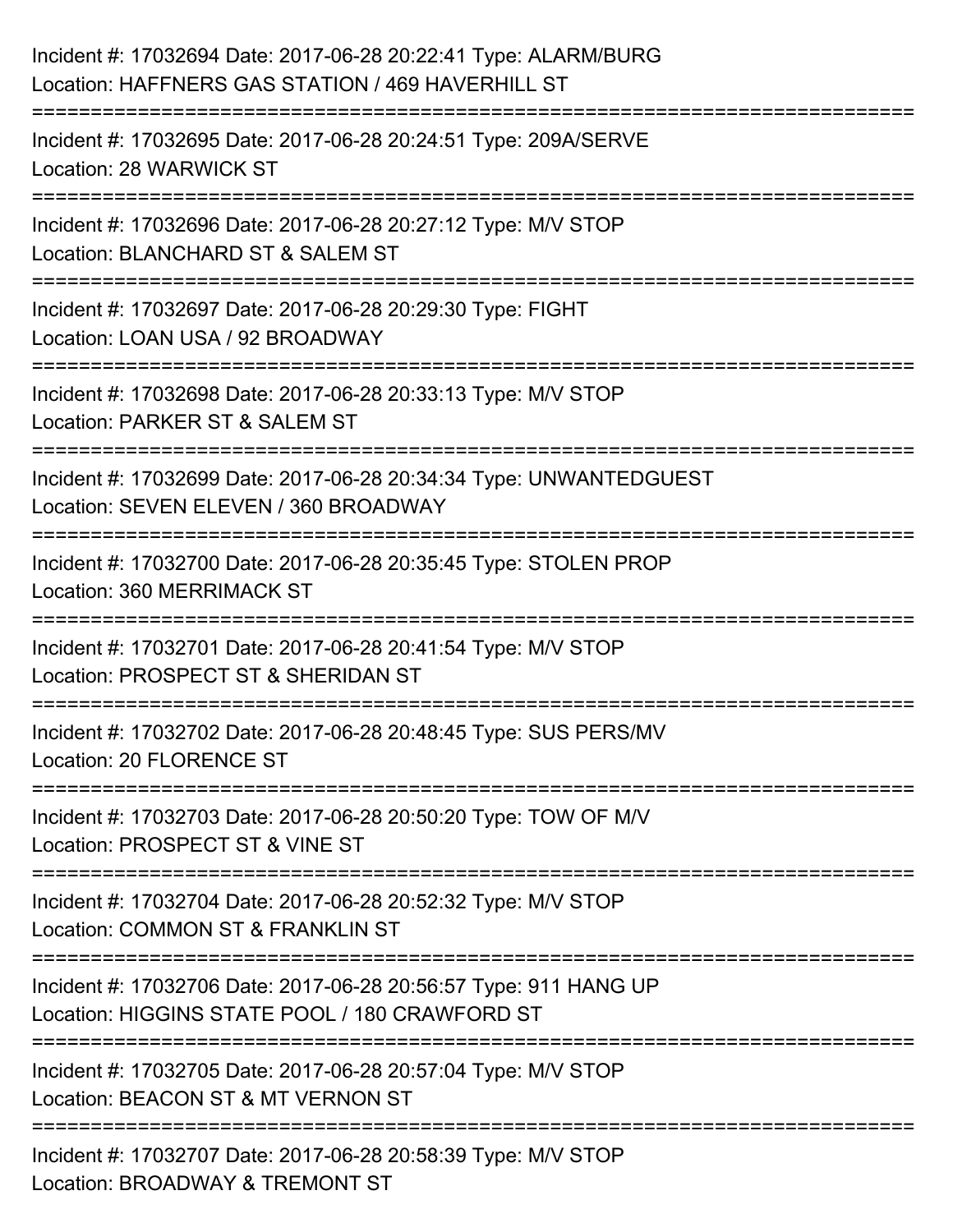| Incident #: 17032708 Date: 2017-06-28 20:59:12 Type: TOW OF M/V<br><b>Location: VINE ST</b>                          |
|----------------------------------------------------------------------------------------------------------------------|
| Incident #: 17032709 Date: 2017-06-28 21:01:22 Type: TRESPASSING<br>Location: 3 FLORAL ST                            |
| Incident #: 17032710 Date: 2017-06-28 21:06:33 Type: NOISE ORD<br>Location: 210 BROADWAY<br>:======================= |
| Incident #: 17032711 Date: 2017-06-28 21:18:33 Type: NOISE ORD<br>Location: 10-12 BOXFORD ST                         |
| Incident #: 17032712 Date: 2017-06-28 21:24:51 Type: CK WELL BEING<br>Location: 6 SHAWSHEEN RD                       |
| Incident #: 17032713 Date: 2017-06-28 21:28:17 Type: NOISE ORD<br>Location: 6 BROOK ST                               |
| Incident #: 17032714 Date: 2017-06-28 21:31:34 Type: M/V STOP<br>Location: 45 HUDSON AV                              |
| Incident #: 17032715 Date: 2017-06-28 21:34:48 Type: B&E/PROG<br>Location: 155 SALEM ST                              |
| Incident #: 17032716 Date: 2017-06-28 21:41:12 Type: DOMESTIC/PROG<br>Location: 2 DURHAM ST<br>================      |
| Incident #: 17032717 Date: 2017-06-28 21:47:47 Type: DISTURBANCE<br>Location: MCDONALDS / 50 BROADWAY                |
| Incident #: 17032718 Date: 2017-06-28 22:07:36 Type: FRAUD<br>Location: 1 WOODLAND ST                                |
| Incident #: 17032719 Date: 2017-06-28 22:23:49 Type: 911 HANG UP<br>Location: 204 S UNION ST FL 2                    |
| Incident #: 17032720 Date: 2017-06-28 22:25:39 Type: MEDIC SUPPORT<br>Location: 620 COMMON ST                        |
| Incident #: 17032721 Date: 2017-06-28 22:27:11 Type: M/V STOP<br>Location: GROTON ST & S BROADWAY                    |

===========================================================================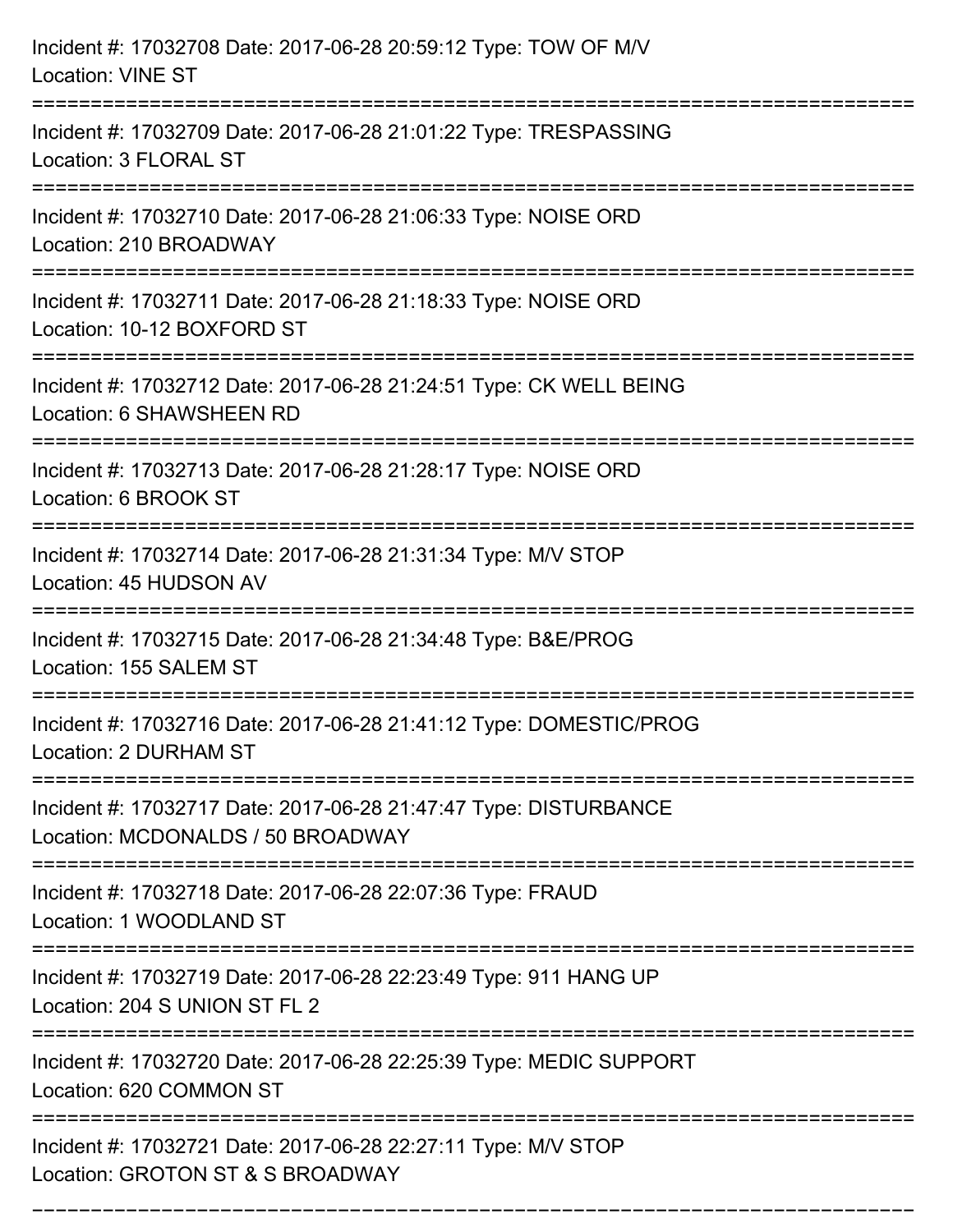| Incident #: 17032722 Date: 2017-06-28 22:30:21 Type: EXTRA SURVEIL<br>Location: 3 FLORAL ST                                               |
|-------------------------------------------------------------------------------------------------------------------------------------------|
| Incident #: 17032723 Date: 2017-06-28 22:30:49 Type: KEEP PEACE<br>Location: 159 FERRY ST                                                 |
| Incident #: 17032724 Date: 2017-06-28 22:31:42 Type: NOISE ORD<br><b>Location: 9 EASTON ST</b><br>.=============================          |
| Incident #: 17032725 Date: 2017-06-28 22:41:28 Type: M/V STOP<br>Location: 2 INMAN ST<br>.-----------------------------------             |
| Incident #: 17032727 Date: 2017-06-28 22:45:18 Type: DOMESTIC/PROG<br>Location: 52 POPLAR ST                                              |
| Incident #: 17032726 Date: 2017-06-28 22:46:58 Type: M/V STOP<br>Location: AMES ST & HAVERHILL ST<br>:=================================== |
| Incident #: 17032728 Date: 2017-06-28 22:47:53 Type: M/V STOP<br>Location: BOWDOIN ST & CLIFTON ST                                        |
| Incident #: 17032729 Date: 2017-06-28 23:06:27 Type: NOISE ORD<br>Location: 9 EASTON ST                                                   |
| Incident #: 17032730 Date: 2017-06-28 23:16:55 Type: SUS PERS/MV<br>Location: 50 BROADWAY                                                 |
| Incident #: 17032731 Date: 2017-06-28 23:17:37 Type: UNWANTEDGUEST<br>Location: 360 BROADWAY                                              |
| Incident #: 17032732 Date: 2017-06-28 23:20:28 Type: TOW OF M/V<br>Location: TRESPASS / 270 CANAL ST                                      |
| Incident #: 17032733 Date: 2017-06-28 23:22:59 Type: SUS PERS/MV<br>Location: 20 OHIO AV                                                  |
| Incident #: 17032734 Date: 2017-06-28 23:23:57 Type: STOL/MV/PAS<br>Location: 314 MARKET ST                                               |
| Incident #: 17032735 Date: 2017-06-28 23:26:45 Type: MISSING PERS<br>Location: 25 SALEM ST                                                |